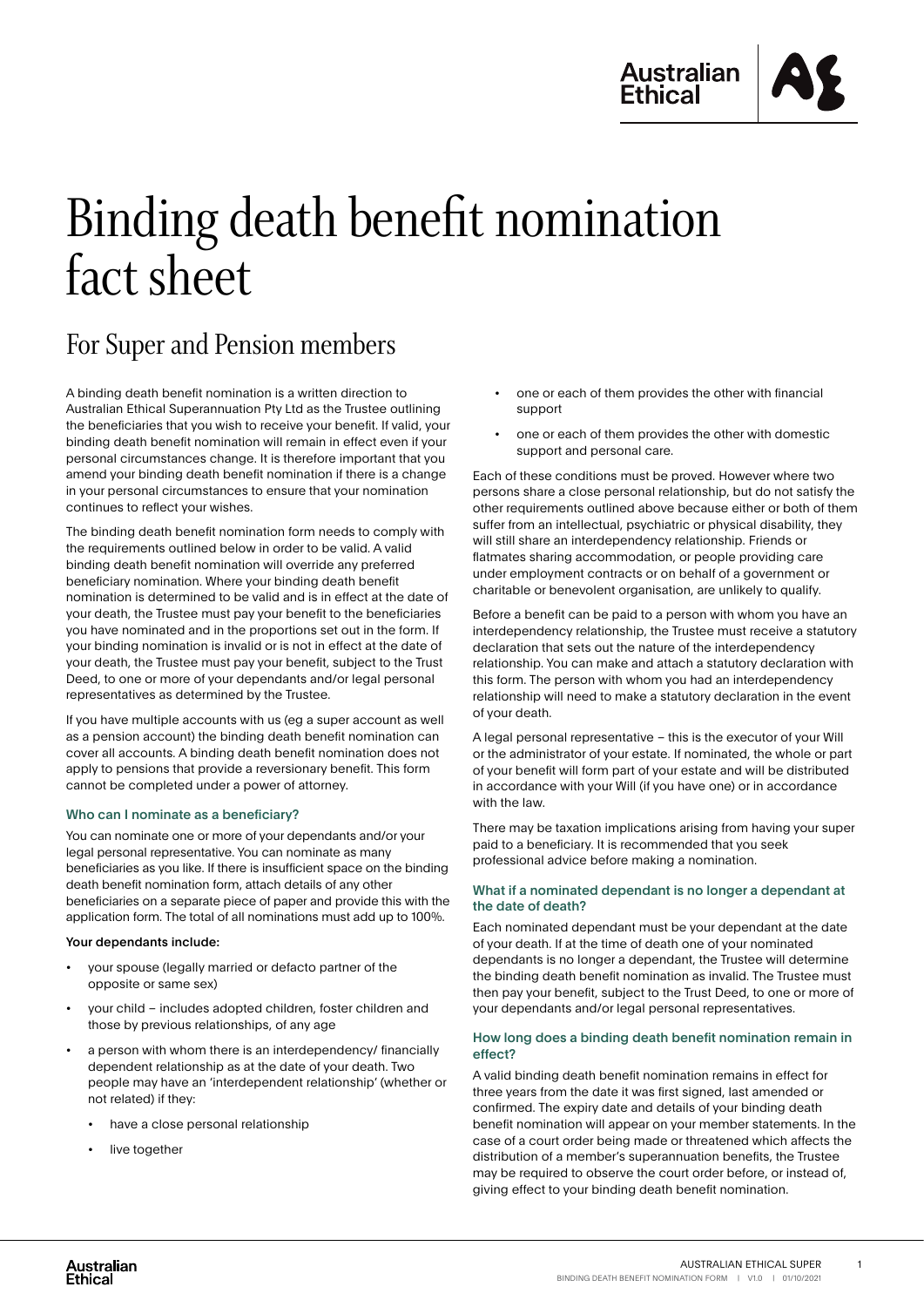#### Confirm your binding death benefit nomination before it expires

To continue to bind the Trustee to pay your benefit in accordance with your nomination you need to confirm your binding death benefit nomination before it expires. You can do this by completing the Binding death benefit nomination form.

#### Amend an existing binding death benefit nomination

You can amend an existing binding death benefit nomination if the existing nomination has not expired. To amend your nomination complete the Binding death benefit nomination form.

#### Cancel an existing binding death benefit nomination

You can cancel your binding death benefit nomination by

completing the Binding death benefit nomination form. If you cancel your existing binding death benefit nomination the Trustee must pay your benefit, subject to the Trust Deed, to one or more of your dependants and/or legal personal representatives.

#### Signing and submitting the form

The form needs to be signed and dated by you (the member) in the presence of two witnesses at the same time to be valid. Both witnesses must also sign and date the form, and need to be over the age of 18 and not nominated as a beneficiary.

The original form needs to be sent to us by post, unfortunately we can't accept it by email.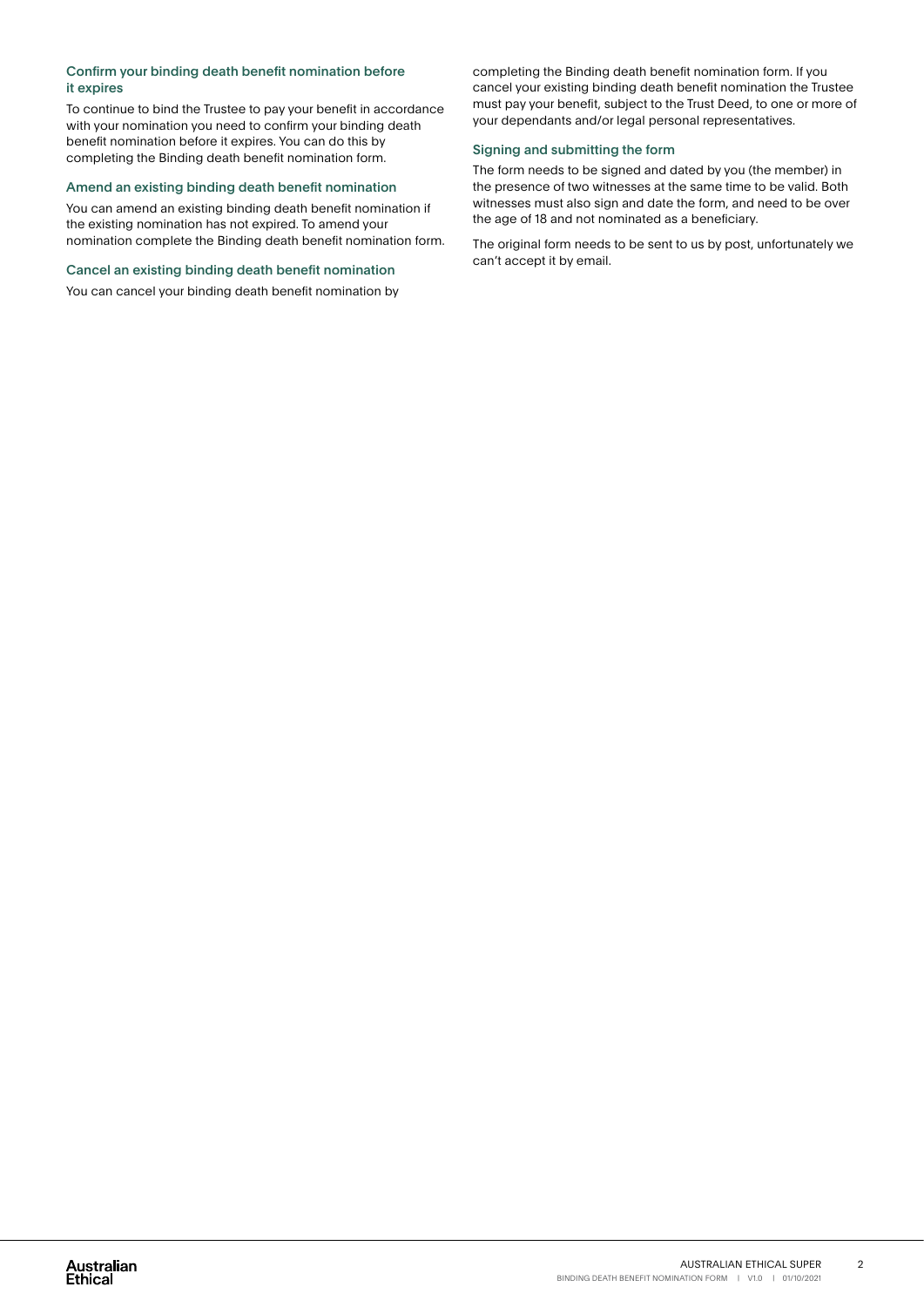# Binding death benefit nomination form

### For Super and Pension members

#### Please use BLOCK LETTERS and black ink.

If you make a mistake, please start a new form as we can't accept forms with corrections.

Send your completed form to:

Australian Ethical Super, Locked Bag 20013, Melbourne VIC 3001

#### Step 1: Personal details

| Member number                                                                        |                                                                                                                      |              | Date of birth (DD/MM/YYYY)                 |                      |
|--------------------------------------------------------------------------------------|----------------------------------------------------------------------------------------------------------------------|--------------|--------------------------------------------|----------------------|
| Full given name(s)                                                                   |                                                                                                                      | Surname      |                                            |                      |
|                                                                                      | Step 2: Nominate, amend, cancel or confirm beneficiaries                                                             |              |                                            |                      |
|                                                                                      | This nomination is to apply to my: $\Box$ Australian Ethical Super account $\Box$ Australian Ethical Pension account |              |                                            |                      |
| Please select ONE of the following:                                                  |                                                                                                                      |              |                                            |                      |
| $\Box$ Make a binding death benefit nomination                                       |                                                                                                                      | Go to Step 3 |                                            |                      |
|                                                                                      | $\Box$ Amend an existing binding death benefit nomination                                                            | Go to Step 3 |                                            |                      |
| $\Box$ Cancel my existing binding death benefit nomination                           |                                                                                                                      | Go to Step 4 | Your existing nominations will be revoked. |                      |
| $\Box$ Confirm my binding death benefit nomination before it expires<br>Go to Step 4 |                                                                                                                      |              |                                            |                      |
| Step 3: Beneficiary nomination                                                       |                                                                                                                      |              |                                            |                      |
|                                                                                      | In the event of my death, I nominate my superannuation death benefit to be paid as follows:                          |              |                                            |                      |
| Name                                                                                 |                                                                                                                      |              | DOB (DD/MM/YYYY)                           | Proportion of payout |
| Beneficiary name 1                                                                   | Legal personal representative                                                                                        |              |                                            | $\frac{0}{0}$        |
|                                                                                      |                                                                                                                      |              |                                            |                      |

| Beneficiary name 2 | $\frac{0}{0}$                                                                                                                             |  |
|--------------------|-------------------------------------------------------------------------------------------------------------------------------------------|--|
|                    | Relationship (select one only)<br>Spouse $\Box$ Defacto partner $\Box$ Child $\Box$<br>Interdependency/financially dependent relationship |  |
| Beneficiary name 3 | $\frac{0}{0}$                                                                                                                             |  |
|                    | Relationship (select one only)<br>Spouse $\Box$ Defacto partner $\Box$ Child $\Box$ Interdependency/financially dependent relationship    |  |
| Beneficiary name 4 | $\frac{0}{0}$                                                                                                                             |  |
|                    | Relationship (select one only)<br>Spouse $\Box$ Defacto partner $\Box$ Child $\Box$<br>Interdependency/financially dependent relationship |  |
| Beneficiary name 5 | $\frac{0}{0}$                                                                                                                             |  |
|                    | Relationship (select one only)<br>Defacto partner<br>$\Box$ Child<br>Interdependency/financially dependent relationship<br>Spouse         |  |

TOTAL (attach the same details of any other beneficiaries on a separate piece of paper) 100%